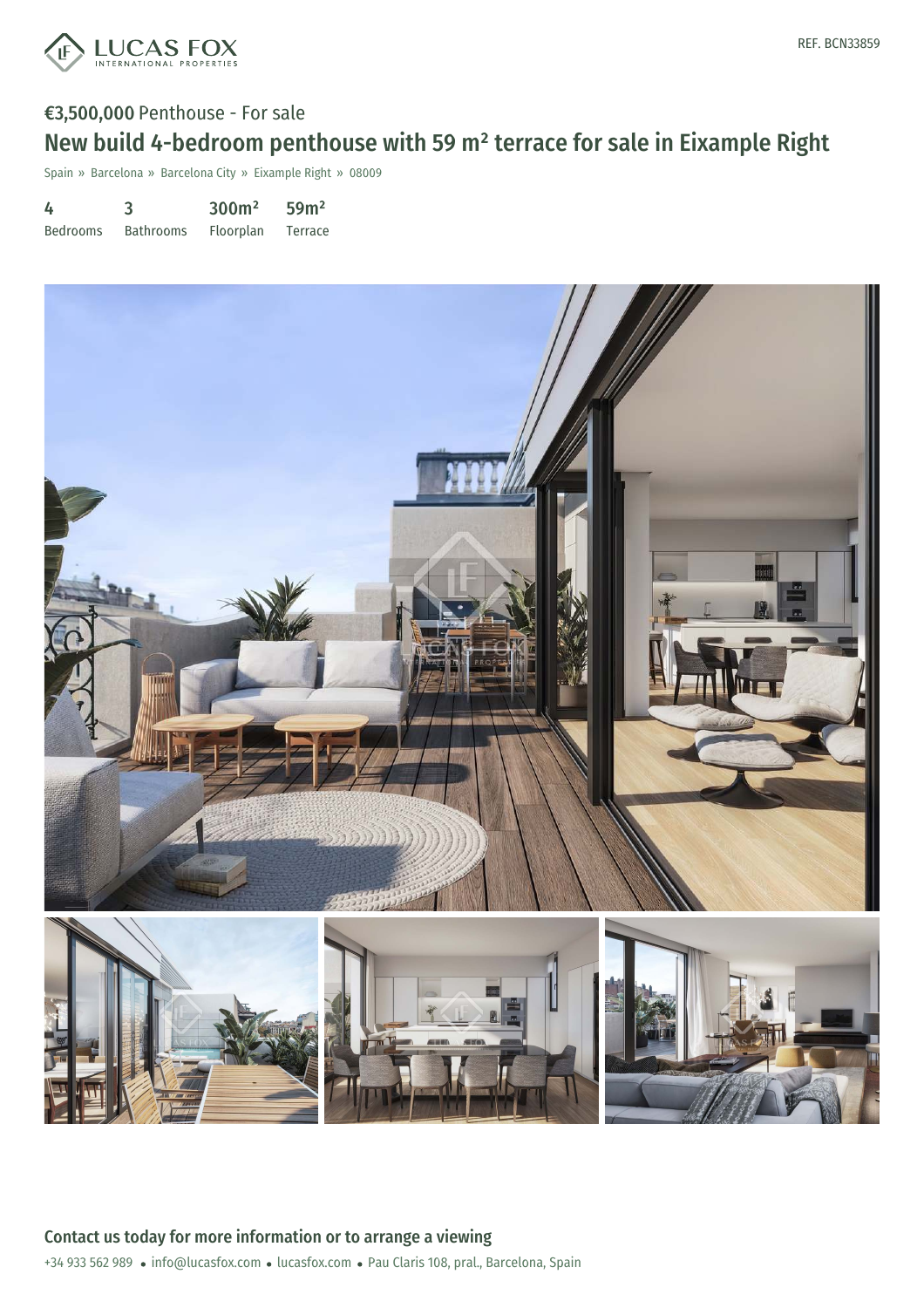

# €3,500,000 Penthouse - For sale New build 4-bedroom penthouse with 59 m² terrace for sale in Eixample Right

Spain » Barcelona » Barcelona City » Eixample Right » 08009

| 4               | 3                | 300 <sup>m²</sup> | 59 <sup>m²</sup> |
|-----------------|------------------|-------------------|------------------|
| <b>Bedrooms</b> | <b>Bathrooms</b> | Floorplan         | Terrace          |

#### OVERVIEW

### New build penthouse of 300 m² , with 3 or 4 double bedrooms, 2 of them with private bathrooms, and a 59 m² terrace for sale in Barcelona's Eixample Right.

Lucas Fox presents this new-build exterior-facing penthouse in a renovated stately building from the end of the 19th century.

The property is currently being renovated and its delivery is estimated for the first quarter of 2023. The new owner will be able to take advantage of the off-plan purchase to customise the finishes and layout of the home.

The property covers the entire top floor of the building. Upon entering, we find a hall with a small reception room. Next, there is the living area with access to the terrace of about 59 m² facing south that will also have a small pool. A reading area connects us with the open kitchen with a large island and integrated dining room. In this area of the home, we will also find a laundry room and a guest bathroom. Finally, we enter the night area of the house, facing a quiet block patio. The night area can be configured with three or four bedrooms, depending on the client's needs, and two of them will have a private bathroom.

Please get in touch for more information.



[lucasfox.com/go/bcn33859](https://www.lucasfox.com/go/bcn33859)

Air conditioning, Balcony, Built-in wardrobes, Chill out area, Double glazing, Equipped Kitchen, Exterior